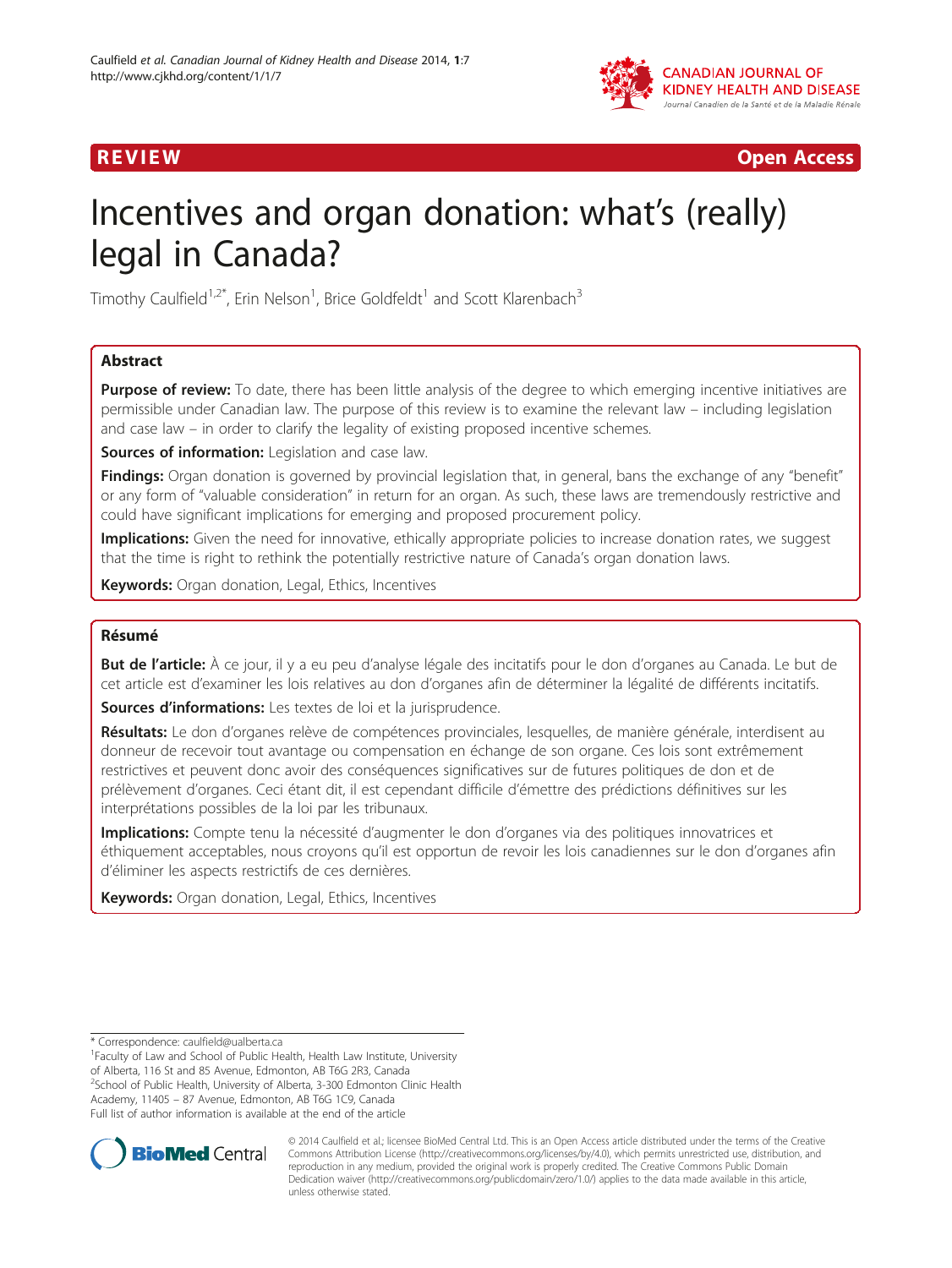# <span id="page-1-0"></span>What was known before

There seems be an assumption that the existing ban on valuable consideration in the context of organ donation applies only to direct financial payments in exchange for organs.

# What this adds

It is clear that existing legislative bans on the use of, for example, "valuable consideration" have broad application and may apply to a range of existing and proposed incentive initiatives.

# Introduction

The need to increase rates of organ donation has received growing attention in both the healthcare policy literature [\[1-5](#page-4-0)] and in the popular press [\[6](#page-4-0)]. Canada's donation rates fall well below many other OECD nations [[7,8\]](#page-4-0) and as the demand continues to grow, the pressure to find ways to improve the supply of organs intensifies. The perennial organ shortage has led to the introduction of, and speculation about, a number of policy reforms [[9\]](#page-4-0), including the use of financial incentive schemes for both living and deceased donation (Table 1).

Canada's organ donation system is premised on altruism [[10](#page-4-0)] and Canadian lawmakers have gone to great lengths to ensure that the system is structured to prevent commercial exchange of organs. The provincial laws that form

Table 1 Example incentive initiatives

the primary framework for our organ donation system – and which formalize the altruistic foundations of the system – have been in place for years [\[11\]](#page-4-0). But as the clinical and policymaking communities struggle to meet the growing demand for organs, a range of initiatives have been considered [[3,12](#page-4-0)-[14](#page-4-0)] or rolled out that provide incentives or, as they are often framed, seek to remove disincentives.

Despite this policy trend, there seems to have been little analysis of whether (and, if so, what types of) incentives are permissible under Canadian law. In this paper we review the relevant law on organ donation and ask whether there is scope for lawful incentive strategies. We also suggest that, in light of existing and proposed initiatives and the clear demand for organs, a more flexible approach to regulation – one that has room for evidence-based and ethically sound innovation – is warranted. As we will see, many of the proposed and existing initiatives may conflict with current law. But our goal is not to discourage the introduction of such policies. On the contrary, we feel the time is right to rethink the potentially restrictive nature of Canada's organ donation laws.

# Review

## The Law

In Canada, the provinces and territories are responsible for regulating organ and tissue transplantation. Legislation in each province and territory sets norms regarding

| Incentive                                                                                                                                                                           | Valuable consideration?                                                                                                                                                                                                                                                                                                                                              |
|-------------------------------------------------------------------------------------------------------------------------------------------------------------------------------------|----------------------------------------------------------------------------------------------------------------------------------------------------------------------------------------------------------------------------------------------------------------------------------------------------------------------------------------------------------------------|
| Priority as a potential recipient in exchange for donating                                                                                                                          | <b>Likely.</b> Donor has potential to receive a substantial benefit in return for<br>registration.                                                                                                                                                                                                                                                                   |
| Potential donors who indicate a willingness to donate or who register to<br>donate post mortem are placed on a priority list to receive an organ<br>should they need one [3,40].    |                                                                                                                                                                                                                                                                                                                                                                      |
| <b>Donor recognition events</b>                                                                                                                                                     | <b>Likely</b> . While the provisions of gifts to donors could be viewed as a form<br>of reward that would, technically, be a form "valuable consideration", it<br>seems too insignificant to be considered a policy concern (more a<br>symbolic gesture).                                                                                                            |
| Events hosted by organ procurement organizations in order to recognize<br>living and deceased donors [41-43].                                                                       |                                                                                                                                                                                                                                                                                                                                                                      |
| Paired exchange programs                                                                                                                                                            | <b>Likely</b> . If participating in the program increases your chance of your<br>intended recipient receiving an organ, it could be viewed as a benefit<br>and, as a result, valuable consideration (hence the modification of the<br>US law to allow such programs).                                                                                                |
| These programs facilitate kidney donations by pairing those in need of a<br>kidney with a willing but non-compatible donor with other such pairs.                                   |                                                                                                                                                                                                                                                                                                                                                                      |
| Reimbursement of out-of-pocket expenses and lost wages                                                                                                                              | <b>Possibly.</b> The degree to which these programs could constitute a<br>"benefit" would likely need to be evaluated on a case-by-case basis<br>and may depend, inter alia, on the degree to which payment is truly for<br>quantifiable costs. This would be equally true for policies that seek to<br>provide money as a way to compensate for pain and suffering. |
| Donors often incur expenses during the organ donation process. Some<br>programs reimburse donors for these expenses, including travel, food<br>and accommodation costs [3,4,12-14]. |                                                                                                                                                                                                                                                                                                                                                                      |
| <b>Funeral expenses</b>                                                                                                                                                             | Yes. The payment of costs of this nature would clearly infringe existing<br>legislation as it is the provision of a benefit in exchange for donation.                                                                                                                                                                                                                |
| A system whereby donors have all or a portion of funeral expenses paid<br>for or reimbursed [1-3,25,26].                                                                            |                                                                                                                                                                                                                                                                                                                                                                      |
| Tax credit                                                                                                                                                                          | Yes. Even though not a direct payment, still an obvious financial benefit.                                                                                                                                                                                                                                                                                           |
| A system whereby donors are granted a tax credit by either the federal<br>or provincial government for donation organs [3,44].                                                      |                                                                                                                                                                                                                                                                                                                                                                      |
| Cash incentives                                                                                                                                                                     | Yes.                                                                                                                                                                                                                                                                                                                                                                 |
| Payment of money for organs [1,2,4,33].                                                                                                                                             |                                                                                                                                                                                                                                                                                                                                                                      |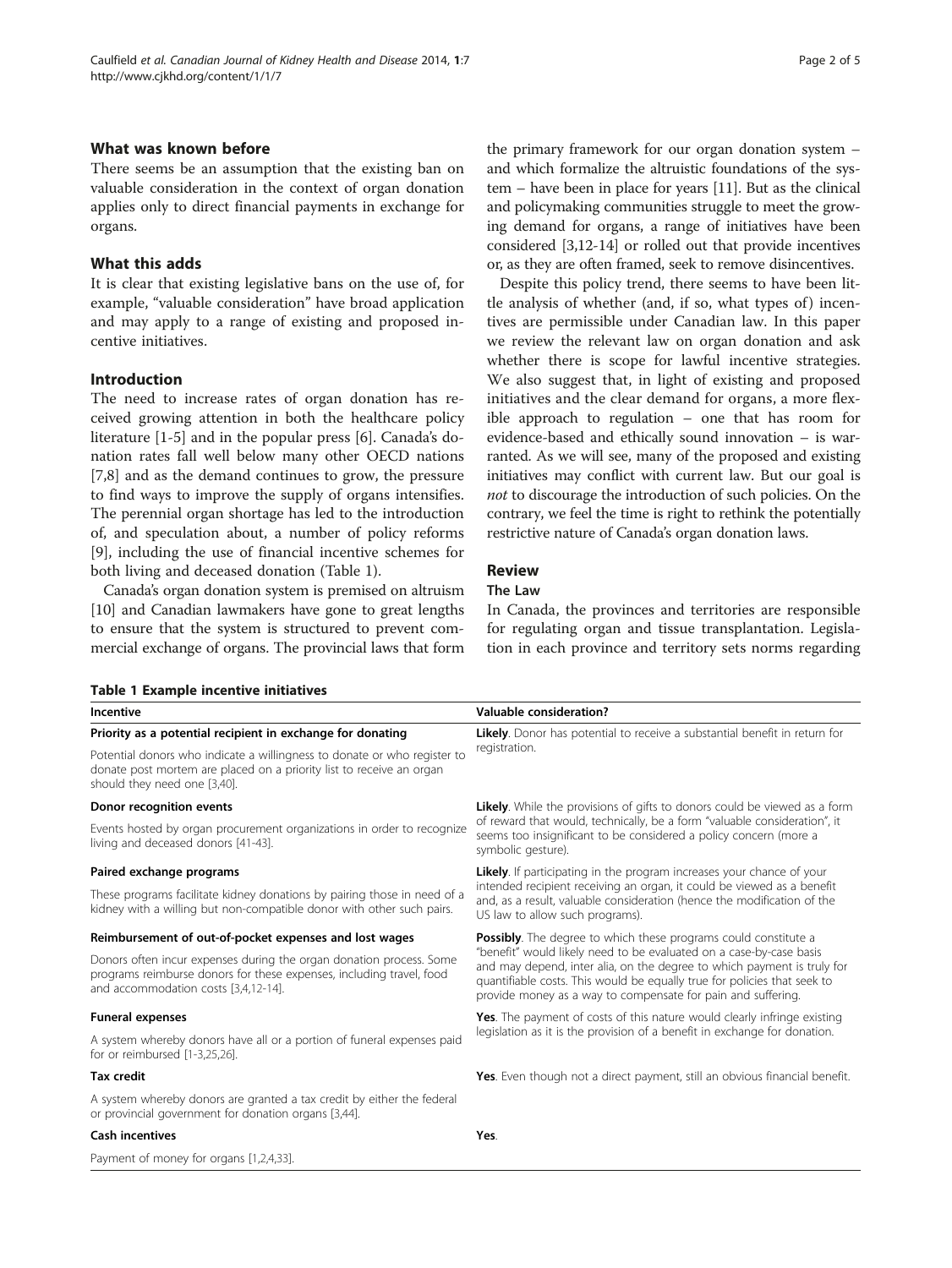organ donation, and each such statute includes what amounts to a ban on the buying and selling of organs. Although there is some variation in the exact wording of the relevant provisions, every province has a prohibition that, taken literally, is tremendously broad in scope. Seven of the thirteen statutes state that "No person shall buy, sell or otherwise deal in, directly or indirectly, for a valuable consideration, any tissue for a transplant, or any body or parts other than blood or a blood constituent, for therapeutic purposes, medical education or scientific research" [\[15](#page-4-0)-[21\]](#page-4-0). In Québec, the Civil Code provides that "[t]he alienation by a person of a part or product of his body shall be gratuitous…" [[22\]](#page-4-0). In other provinces, such as Alberta, the legislation prohibits the exchange of organs for "any reward or benefit" [\[10\]](#page-4-0).

In law, "valuable consideration" is expansively defined; it is understood to mean any detriment incurred by one party to an agreement, or any benefit received by the other party [[23,24\]](#page-4-0). Consideration is much more than a mere exchange of money for goods or services. A classic example that highlights the breadth of the legal conception of valuable consideration arises from an English case, Chappell & Co v Nestlé [[25](#page-4-0)], wherein the House of Lords held that chocolate bar wrappers could be viewed as consideration. Likewise, the concept of "reward or benefit" is extremely far-reaching. In referring to "valuable consideration" and "reward or benefit", the statutes arguably prohibit any exchange that could be viewed as creating an incentive to donate organs.

If an individual or organization were to challenge the legal legitimacy of a particular incentive program, the court would be required to interpret the provision that prohibits dealing for an organ "for a valuable consideration". Based on the broad approach to the meaning of consideration in the case law, the court would very likely be persuaded that the legislature chose the language of "valuable consideration" deliberately, and with a view to including much more than an outright purchase of organs. In other words, if the legislature had intended only to prohibit the exchange of cash for organs or tissues, then the provision could have been drafted much more narrowly. The choice of the language of consideration suggests that all programs that can be viewed as providing a benefit to the donor in exchange for an organ could be interpreted as being contrary to the spirit of the legislative prohibition, and therefore illegal.

It is important to note that our interpretation of "valuable consideration" is based on the common law of contract. Canadian organ donation legislation makes it an offence to contravene of the law. This implies that the law may be interpreted more narrowly, in keeping with the "strict construction" approach used in the context of penal legislation, where uncertainty or ambiguity is resolved in favour of the accused person [\[26\]](#page-4-0). Still, as noted above, valuable consideration should be viewed as much more than money. It can be almost anything that serves as a reason, motive or inducement for entering into an agreement.

#### Incentive policies

As noted, numerous incentive mechanisms have been either implemented or proposed [See Table [1\]](#page-1-0), including the provision of a tax credit to living donors and the payment of some or all of a deceased donor's funeral expenses [[1-3,27,28](#page-4-0)]. Both of these types of incentives are clearly "benefits" to the donor or donor's family, and therefore infringe existing provincial legislation.

Providing full or partial reimbursement of a living donor's expenses has also been suggested as a way to increase donation frequency, and this approach has been adopted by a number of provinces [[13,14](#page-4-0)]. For example, Ontario has the "Program for Reimbursing Expenses of Living Organ Donors" which allows donors to claim up to \$5,500 for out of pocket expenses [[13](#page-4-0)]. Québec has a similar program [\[14](#page-4-0)]. While these programs are hardly generous – indeed, research has shown that the personal financial costs of organ donation often far exceed the \$5,500 limit [\[12](#page-4-0)]– they may nevertheless infringe the ban on the exchange of valuable consideration in return for an organ. Many policy documents seek to draw a clear distinction between incentives and the repaying expenses (or removing "disincentives") [\[29,30\]](#page-4-0). But from a legal perspective, the line is not always clear. Simply declaring a payment to be a reimbursement or the removal of a "disincentive" does not, in the eyes of the law, necessarily mean it could not be construed as a benefit or valuable consideration. As we have seen in the context of other debates, such as with surrogacy arrangements [[31,32\]](#page-4-0), there is much debate about what is a legitimate expense and when reimbursement crosses the line to "payment". Interestingly, Manitoba is the one province that has amended its legislation to specifically provide for an "exception as to expenses", thus highlighting the degree to which the provision of expenses could be problematic (if not, why create the clarifying exception?). The Manitoba law states that nothing in the act "prohibits reimbursement" to the donor, recipient of an organ or family members [\[21](#page-4-0)].

A more complex type of incentive to donate organs is what has been referred to as a "paired exchange program", wherein kidney donations are facilitated by pairing those in need of a kidney with a willing but non-compatible donor with other such individuals. These programs exist throughout the world, including in Canada [\[33\]](#page-4-0) and, if perceived as a way of increasing the chance of the donor's intended recipient receiving an organ, can be viewed as providing an incentive. In the US, the law that prohibits the exchange of "valuable consideration" for organs was amended to explicitly provide that the ban does not apply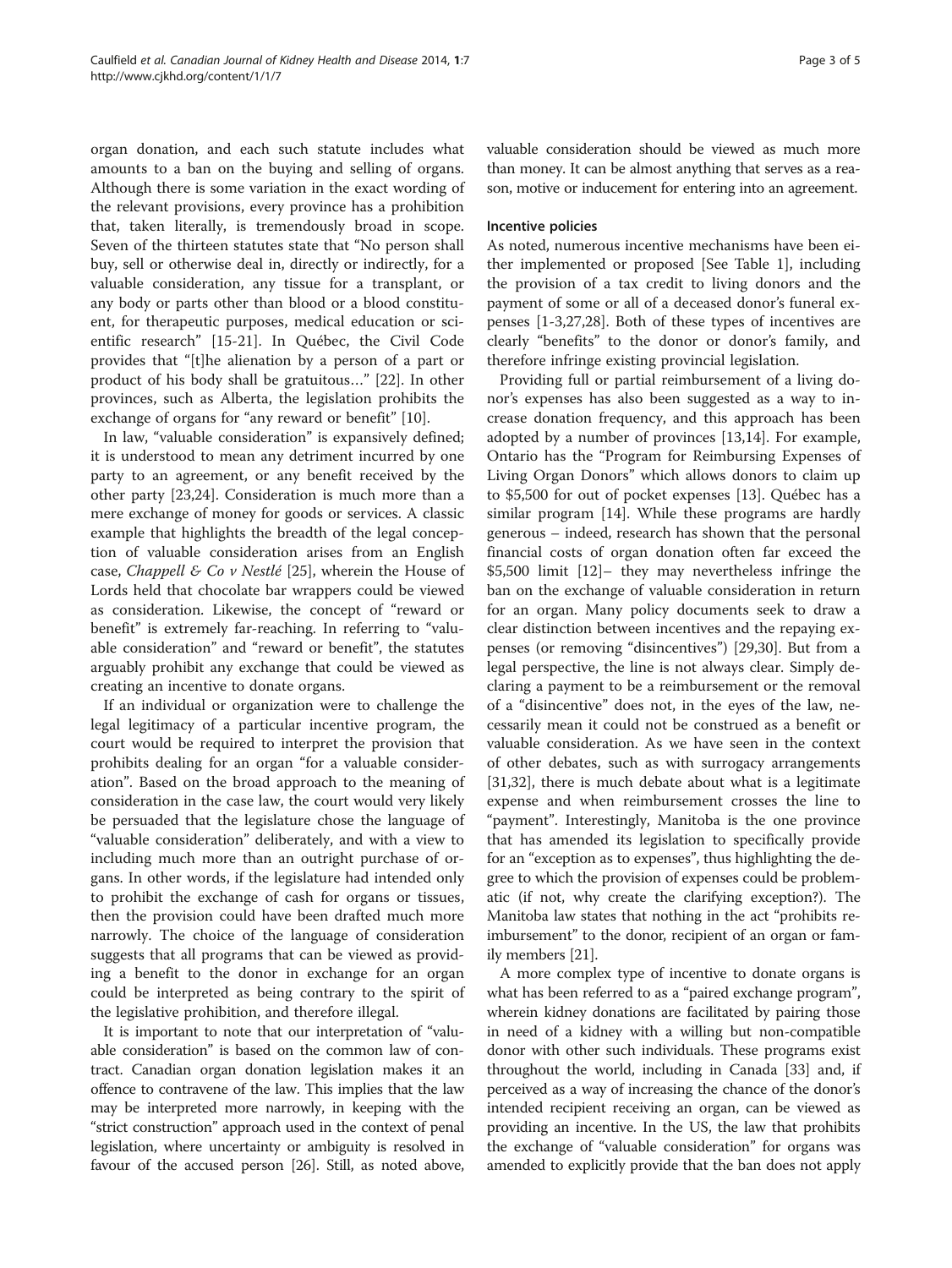to "human organ paired donation" [[34](#page-4-0)]. The fact of this amendment highlights the reality that, but for the amendment, the practice would be caught by the broad prohibition against incentives.

# Conclusion

There are significant distinctions – both real and semantic – among various types of incentive schemes aimed at increasing organ supply. At one end of the continuum are initiatives that seem relatively benign, including removal of disincentives and reimbursement of a donor's actual expenses. At the other end are schemes that more clearly infringe the spirit of the existing laws, including the outright purchase of organs, or payment of compensation to the organ provider in return for the "donation". Other proposals seem to sit nearer the centre, in that although they do not appear to involve the exchange of cash for organs, they still have an obvious pecuniary element (examples include payment of funeral expenses and the provision of a tax credit).

The aim of all of these proposed and existing incentives policies is to increase the supply of organs, thereby reducing wait times and improving the likelihood that those in need will eventually receive an organ [[35\]](#page-4-0). Yet although most agree on the ultimate goal, there is an ongoing debate in the transplant community around the ethical acceptability of incentives for organ donation [[1,28\]](#page-4-0). The perspective favouring incentives appears to be stronger in public opinion: recent research has found that 71% of the Canadian public would support the use of some form of financial incentive to increase donation rates. A surprising 45% support the use of a regulated system whereby monetary payment for organs [\[2](#page-4-0)] is made to donors by the regulator.

Despite the increasing focus on such schemes, there remains much uncertainty and imprecision in popular representations of the law, which often reduce the legal rule prohibiting the exchange of consideration to its most basic, stating simply that "selling organs is illegal in Canada" [[6](#page-4-0)]. Some organizations (such as the Kidney Foundation of Canada [\[29\]](#page-4-0)) have adopted policies that reject "economic incentives" for organ donation, but nevertheless support "reimbursement" of out of pocket expenses for living donors, implying that there is an obvious difference between the two practices. And other commentators have made similar arguments [\[28\]](#page-4-0). But, as is clear from the above, the current legal framework makes few distinctions. The prohibition on incentives is a relatively broad ban that reaches well beyond just the "selling of organs" and is relevant to all policies that involve something that could be conceived as "valuable consideration."

And, despite the apparently definitive legislative statements about what is proscribed and what is, by implication, permitted, there is little to guide us, as far as government

policy and legislative debates, in interpreting the relevant statutes. It seems likely that the intent was for the prohibitions to be broadly interpreted. The objective is, rightly or not [\[27\]](#page-4-0), to preserve the altruistic nature of donation. During the enactment of the most recent version of Alberta's statute, for example, comments made by lawmakers emphasized the need to ensure that the giving of an organ "must be as a gift, and we must see it as a gift" [[36](#page-4-0)]. Similar pronouncements can be found in earlier legislative debates as well. During a 1983 legislative debate in Ontario it was suggested that "We cannot change this gift relationship with respect to human organ transplants" [[37](#page-4-0)]. In Alberta in 1973, it was noted that the then proposed law "prohibits the sale of tissue … and it is a serious offence to sell that tissue" [[38](#page-4-0)].

If we are correct in our broad interpretation of the prohibitions, Canadian policy is tremendously restrictive in the context of incentives; so much so that most proposed and existing incentive programs seem to have the potential to violate the letter of the law. We want to be very clear: we raise this point not to insist that these programs and efforts be abandoned. Rather, our view is that Canadian lawmakers need to take a close look at the justifications for the sweeping prohibitions found in the legislation. Based on emerging policy initiatives and public sentiment [[2\]](#page-4-0), it is fair to say that existing law may be out of step with current views and the needs of the transplant community. Laws prohibiting the payment of consideration for organs were put in place at a time when organ transplantation was in its infancy. Transplantation is now a routine and cost-effective treatment option in numerous disease contexts. And, as with all new medical technologies, there has been a significant shift in public sentiment around the ethical acceptability of solid organ transplantation since the first successful kidney transplants in the 1950s [\[39](#page-4-0)].

In view of these factors, we urge a careful and critical review of organ donation laws in all Canadian jurisdictions, with a view to reconsidering the breadth of the legislative restrictions around organ donation. Changing legislation is not an easy task, but we can and should start to consider the best and most efficient way to toward policy reform. We recognize that the use of incentives should be just one of a range of policy strategies to increase the supply of organs. But Canada needs to have laws that can accommodate innovative and ethically acceptable approaches to increasing the supply of organs. There is a vast difference between permitting incentives like payment of some or all of a deceased donor's funeral expenses or paired organ exchanges and allowing the purchase and sale of organs. Even to the extent that Canadians wish to maintain an organ donation system that is premised on altruism (a concept that is itself open to a great deal of interpretation), we think most